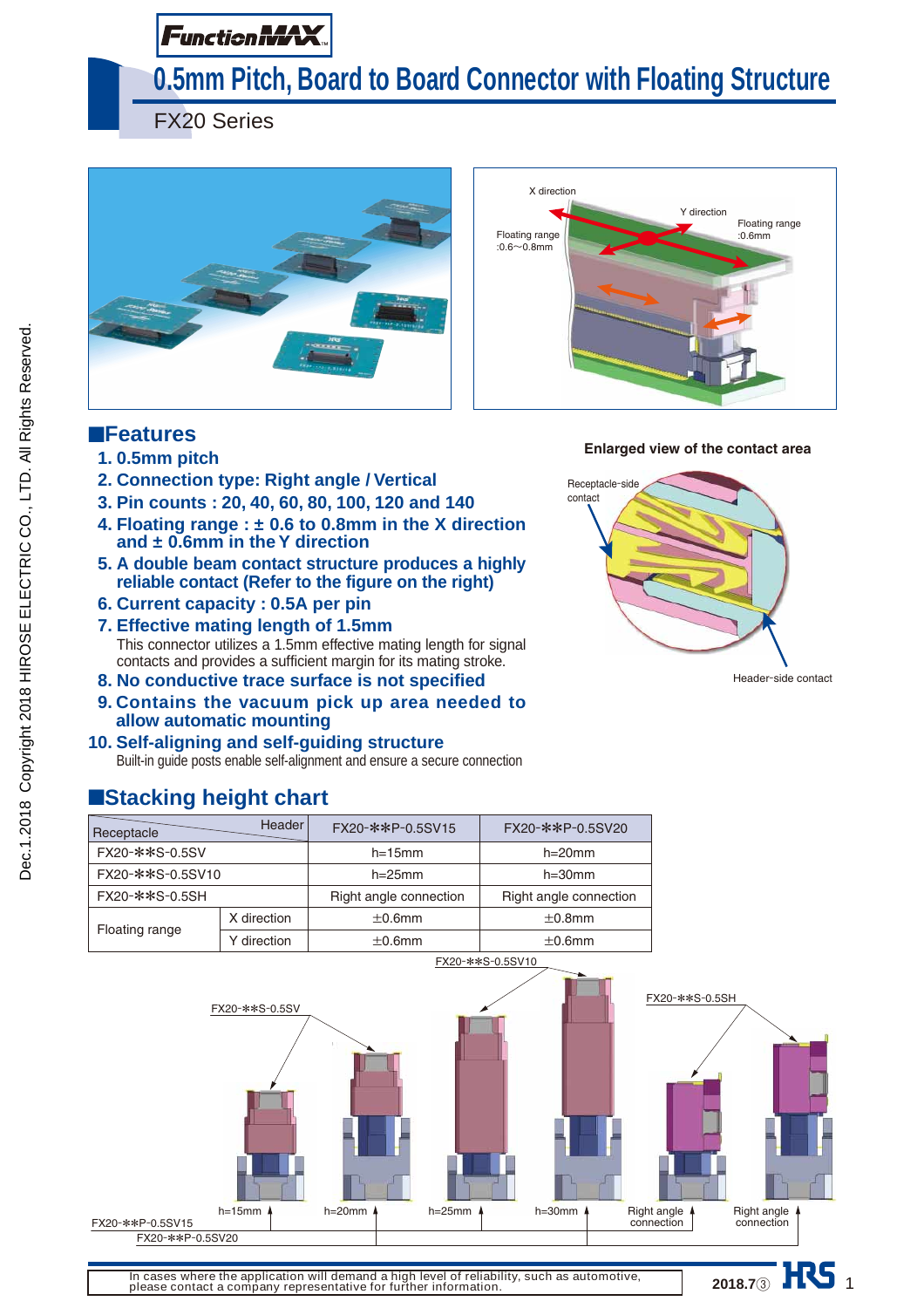# **EProduct Specifications**

| Ratings                           | Rated current 0.5A<br>Rated voltage AC 50V                                                                                   | Operating temperature range : $-55$ to 85 $\degree$ C (Note 1)<br>Storage temperature range : -10 to 60°C (Note 2)                                        |
|-----------------------------------|------------------------------------------------------------------------------------------------------------------------------|-----------------------------------------------------------------------------------------------------------------------------------------------------------|
|                                   |                                                                                                                              |                                                                                                                                                           |
| Item                              | <b>Standards</b>                                                                                                             | Condition                                                                                                                                                 |
| 1. Contact resistance             | $70 \text{m}\Omega$ max.                                                                                                     | 100mA(DC or 1000Hz)                                                                                                                                       |
| 2. Insulation resistance          | 100 $M\Omega$ min.                                                                                                           | 100V DC.                                                                                                                                                  |
| 3. Voltage proof                  | No flashover or breakdown.                                                                                                   | 150V AC for 1 min.                                                                                                                                        |
| 4. Mechanical operation           | Contact resistance: Variation from initial<br>value $20 \text{m}\Omega$ or less.<br>No damage, crack and looseness of parts. | 50 times insertions and extractions.                                                                                                                      |
| 5. Vibration                      | No electrical discontinuity of $1\mu s$ .                                                                                    | Frequency: 10 to 55 to 10Hz, approx 5 min<br>Single amplitude: 0.75mm, 10 cycles for 3 axial directions.                                                  |
| 6. Shock                          | No damage, crack and looseness of parts.                                                                                     | 490m/s <sup>2</sup> , duration of pulse 11ms<br>at 3 times for 3 both axial directions.                                                                   |
| 7. Damp heat<br>(Steady state)    | Contact resistance: Variation from initial<br>value $20 \text{m}\Omega$ or less.                                             | Exposed at $40\pm2^{\circ}$ C, 90 $\sim$ 95%, 96h.                                                                                                        |
| 8. Rapid change of<br>temperature | Insulation resistance: $100M\Omega$ min.<br>No damage, crack and looseness of parts.                                         | Temperature : $-55 \rightarrow +85^{\circ}$ C<br>$30 \rightarrow 30$ min.<br>Time :<br>Under 5 cycles (relocation time to chamber: within $2 \sim 3$ min) |

Note 1 : Includes temperature rise caused by current flow.

Note 2 : The term "storage" here refers to products stored for a long period prior to board mounting and use.

# ■**Materials / Finish**

| Part                 |                               | Finish<br><b>Material</b> |                            | UL standard |
|----------------------|-------------------------------|---------------------------|----------------------------|-------------|
| Insulator            | Header                        | PA                        | <b>Black</b>               | UL94V-0     |
|                      | Receptacle                    | LCP                       | <b>Black</b>               | UL94V-0     |
| Contacts             | Header<br>Copper alloy        |                           | Contact area: Gold plated  |             |
|                      | Phosphor bronze<br>Receptacle |                           | Mounting area: Gold plated |             |
| <b>Metal Fitting</b> | <b>Brass</b>                  |                           | Tin plated                 |             |

## ■**Product Number Structure**

Refer to the chart below when determining the product specifications from the product number. Please select from the product numbers listed in this catalog when placing orders.

| ●Straight receptacle           |           |                    |                                      |           |                                                             |  |
|--------------------------------|-----------|--------------------|--------------------------------------|-----------|-------------------------------------------------------------|--|
| <b>FX20</b>                    |           | $60 S - 0.5 SV 10$ |                                      |           |                                                             |  |
| $\mathbf{1}$                   | $\bullet$ | 3                  | 4                                    | 6         | 6)                                                          |  |
| ●Straight header               |           |                    |                                      |           |                                                             |  |
| <b>FX20</b>                    | 60        |                    | - 0.5 SV 15                          |           |                                                             |  |
|                                | 2         | 3                  | $\boldsymbol{A}$                     | 6         | 6                                                           |  |
| ● Right angle receptacle       |           |                    |                                      |           |                                                             |  |
| <b>FX20</b>                    | 60 S      |                    | 0.5 <sub>1</sub>                     | <b>SH</b> |                                                             |  |
|                                | 2         | 3.                 | $\overline{A}$                       | 6         |                                                             |  |
| <b>1</b> Series name           |           | $E$ FX20           |                                      |           |                                                             |  |
| 2 Number (contacts) :          |           |                    |                                      |           |                                                             |  |
| <b>3</b> Connector type        |           |                    | S: Receptacle type<br>P: Header type |           |                                                             |  |
| 4 Contact pitch                |           | $: 0.5$ mm         |                                      |           |                                                             |  |
| <b>6</b> Housing configuration |           |                    |                                      |           | : SV : Straight type SH : Right angle type                  |  |
| <b>6</b> Stacking height type  |           |                    | Mating height $[mm] =$               |           | Height of the receptacle-side $+$ Height of the header-side |  |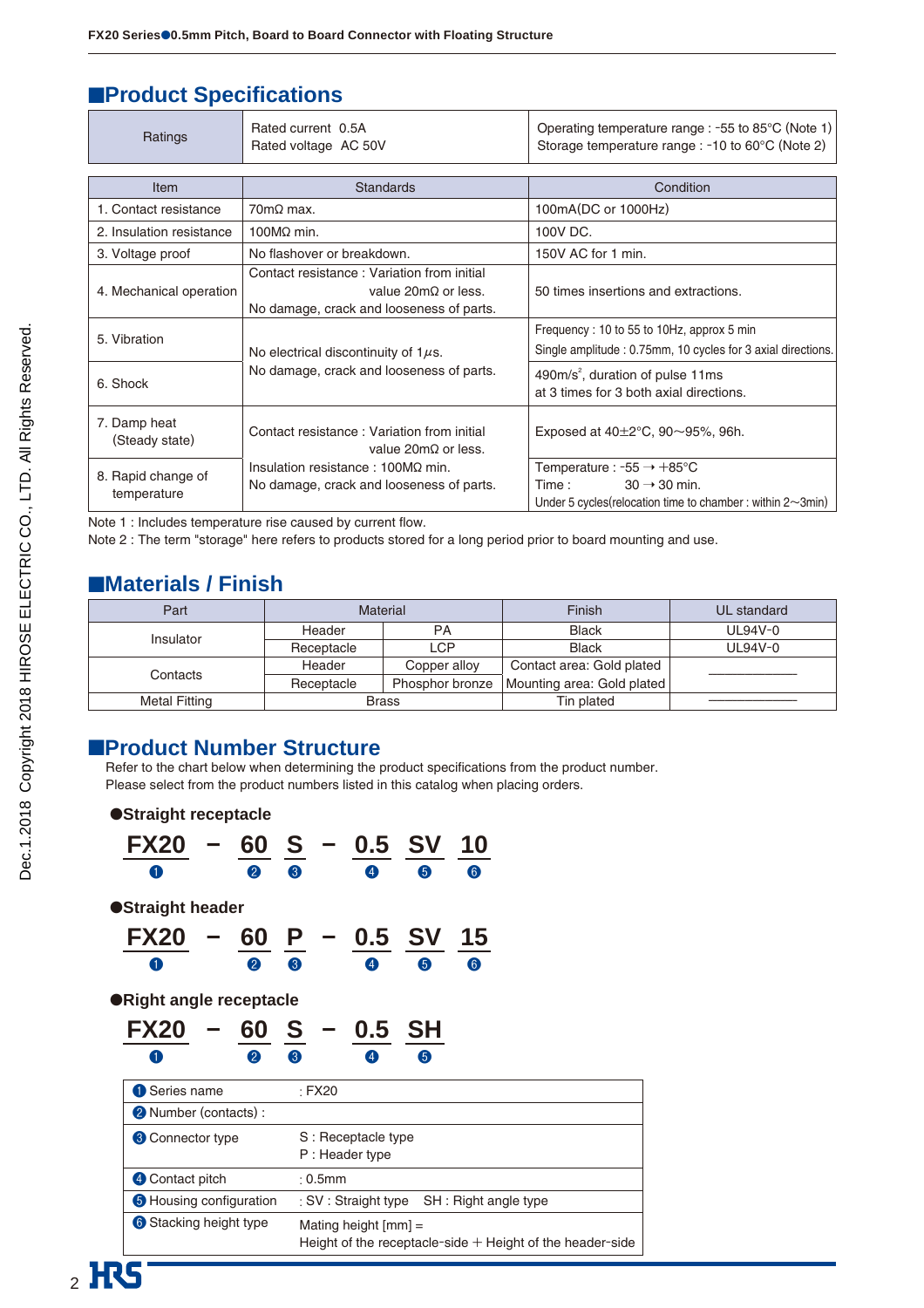# ●**Straight receptacle**





Unit : mm

| Part No.        | HRS No.          | No. of contacts | A    | B    | С    | D     | E  |    | G   |
|-----------------|------------------|-----------------|------|------|------|-------|----|----|-----|
| FX20-20S-0.5SV  | 570-1114-7       | 20              | 17.4 | 16.4 | 4.5  | 12.65 | 10 | 11 | 20  |
| FX20-40S-0.5SV  | $570 - 1101 - 5$ | 40              | 22.4 | 21.4 | 9.5  | 17.65 | 20 | 21 | 40  |
| FX20-60S-0.5SV  | 570-1102-8       | 60              | 27.4 | 26.4 | 14.5 | 22.65 | 30 | 31 | 60  |
| FX20-80S-0.5SV  | 570-1103-0       | 80              | 32.4 | 31.4 | 19.5 | 27.65 | 40 | 41 | 80  |
| FX20-100S-0.5SV | 570-1104-3       | 100             | 37.4 | 36.4 | 24.5 | 32.65 | 50 | 51 | 100 |
| FX20-120S-0.5SV | 570-1105-6       | 120             | 42.4 | 41.4 | 29.5 | 37.65 | 60 | 61 | 120 |
| FX20-140S-0.5SV | 570-1106-9       | 140             | 47.4 | 46.4 | 34.5 | 42.65 | 70 | 71 | 140 |

## **[ FX20-**\*\***S-0.5SV10 ]**





| Part No.          | HRS No.          | No. of contacts | A    | B    | C    | D     | F  |    | G   |
|-------------------|------------------|-----------------|------|------|------|-------|----|----|-----|
| FX20-20S-0.5SV10  | 570-1115-0       | 20              | 17.4 | 16.4 | 4.5  | 12.65 | 10 | 11 | 20  |
| FX20-40S-0.5SV10  | 570-1107-1       | 40              | 22.4 | 21.4 | 9.5  | 17.65 | 20 | 21 | 40  |
| FX20-60S-0.5SV10  | 570-1108-4       | 60              | 27.4 | 26.4 | 14.5 | 22.65 | 30 | 31 | 60  |
| FX20-80S-0.5SV10  | 570-1109-7       | 80              | 32.4 | 31.4 | 19.5 | 27.65 | 40 | 41 | 80  |
| FX20-100S-0.5SV10 | 570-1110-6       | 100             | 37.4 | 36.4 | 24.5 | 32.65 | 50 | 51 | 100 |
| FX20-120S-0.5SV10 | $570 - 1111 - 9$ | 120             | 42.4 | 41.4 | 29.5 | 37.65 | 60 | 61 | 120 |
| FX20-140S-0.5SV10 | 570-1112-1       | 140             | 47.4 | 46.4 | 34.5 | 42.65 | 70 | 71 | 140 |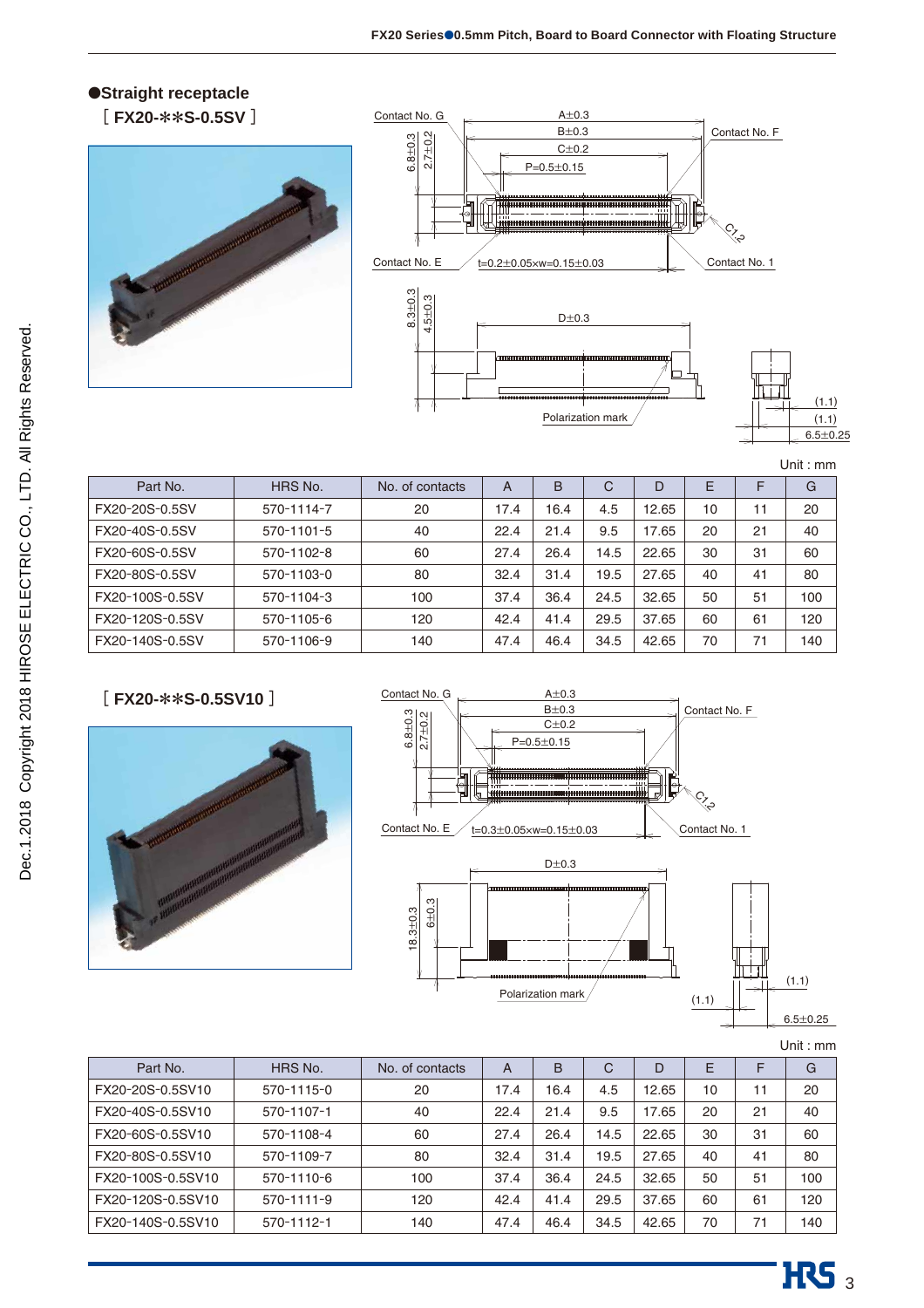## ●**Straight header**





|                   |                  |                 |      |      |              |      |    |    | Unit: $mm$ |
|-------------------|------------------|-----------------|------|------|--------------|------|----|----|------------|
| Part No.          | HRS No.          | No. of contacts | A    | B    | $\mathsf{C}$ | D    | E  |    | G          |
| FX20-20P-0.5SV15  | 570-1014-2       | 20              | 17.4 | 16.4 | 4.5          | 10.4 | 10 | 11 | 20         |
| FX20-40P-0.5SV15  | $570 - 1001 - 0$ | 40              | 22.4 | 21.4 | 9.5          | 15.4 | 20 | 21 | 40         |
| FX20-60P-0.5SV15  | 570-1002-3       | 60              | 27.4 | 26.4 | 14.5         | 20.4 | 30 | 31 | 60         |
| FX20-80P-0.5SV15  | 570-1003-6       | 80              | 32.4 | 31.4 | 19.5         | 25.4 | 40 | 41 | 80         |
| FX20-100P-0.5SV15 | 570-1004-9       | 100             | 37.4 | 36.4 | 24.5         | 30.4 | 50 | 51 | 100        |
| FX20-120P-0.5SV15 | 570-1005-1       | 120             | 42.4 | 41.4 | 29.5         | 35.4 | 60 | 61 | 120        |
| FX20-140P-0.5SV15 | 570-1006-4       | 140             | 47.4 | 46.4 | 34.5         | 40.4 | 70 | 71 | 140        |

# **[ FX20-**\*\***P-0.5SV20 ]**





| HRS No.          | No. of contacts | $\overline{A}$ | <sub>B</sub> | C    | D    | Ε  |    | G   |
|------------------|-----------------|----------------|--------------|------|------|----|----|-----|
| 570-1015-5       | 20              | 17.4           | 16.4         | 4.5  | 10.4 | 10 | 11 | 20  |
| 570-1007-7       | 40              | 22.4           | 21.4         | 9.5  | 15.4 | 20 | 21 | 40  |
| 570-1008-0       | 60              | 27.4           | 26.4         | 14.5 | 20.4 | 30 | 31 | 60  |
| 570-1009-2       | 80              | 32.4           | 31.4         | 19.5 | 25.4 | 40 | 41 | 80  |
| 570-1010-1       | 100             | 37.4           | 36.4         | 24.5 | 30.4 | 50 | 51 | 100 |
| $570 - 1011 - 4$ | 120             | 42.4           | 41.4         | 29.5 | 35.4 | 60 | 61 | 120 |
| 570-1012-7       | 140             | 47.4           | 46.4         | 34.5 | 40.4 | 70 | 71 | 140 |
|                  |                 |                |              |      |      |    |    |     |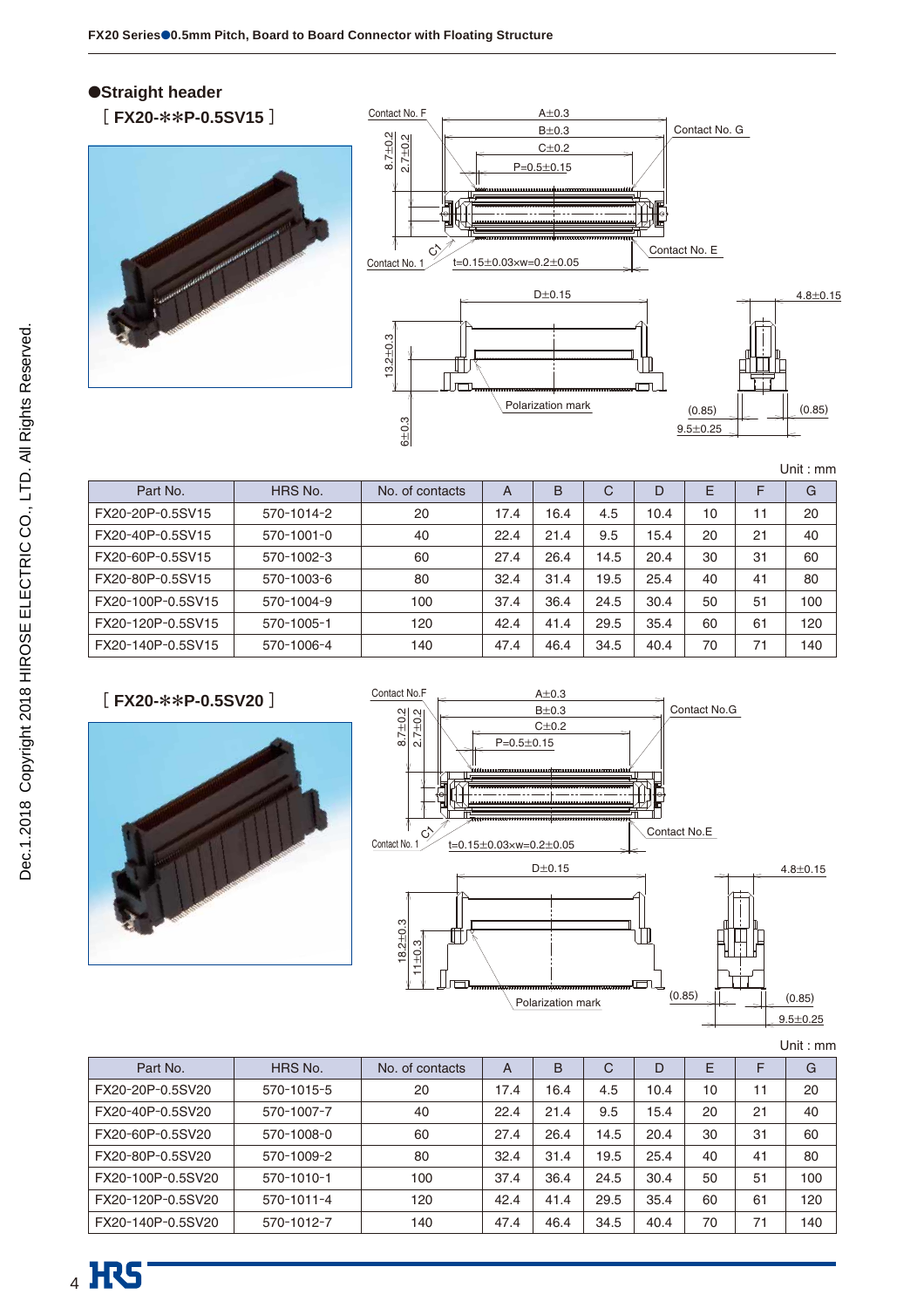### ●**Right angle receptacle [ FX20-**\*\***S-0.5SH ]**







| Unit : mm |  |
|-----------|--|
|           |  |

| Part No.        | HRS No.          | No. of contacts | A    | B    | C    | D    | E  |    | G   |
|-----------------|------------------|-----------------|------|------|------|------|----|----|-----|
| FX20-20S-0.5SH  | $570 - 1611 - 1$ | 20              | 4.5  | 16.4 | 17.4 | 4.5  | 10 | 11 | 20  |
| FX20-40S-0.5SH  | 570-1601-8       | 40              | 9.5  | 21.4 | 22.4 | 9.5  | 20 | 21 | 40  |
| FX20-60S-0.5SH  | 570-1602-0       | 60              | 14.5 | 26.4 | 27.4 | 14.5 | 30 | 31 | 60  |
| FX20-80S-0.5SH  | 570-1603-3       | 80              | 19.5 | 31.4 | 32.4 | 19.5 | 40 | 41 | 80  |
| FX20-100S-0.5SH | 570-1604-6       | 100             | 24.5 | 36.4 | 37.4 | 24.5 | 50 | 51 | 100 |
| FX20-120S-0.5SH | 570-1605-9       | 120             | 29.5 | 41.4 | 42.4 | 29.5 | 60 | 61 | 120 |
| FX20-140S-0.5SH | 570-1606-1       | 140             | 34.5 | 46.4 | 47.4 | 34.5 | 70 | 71 | 140 |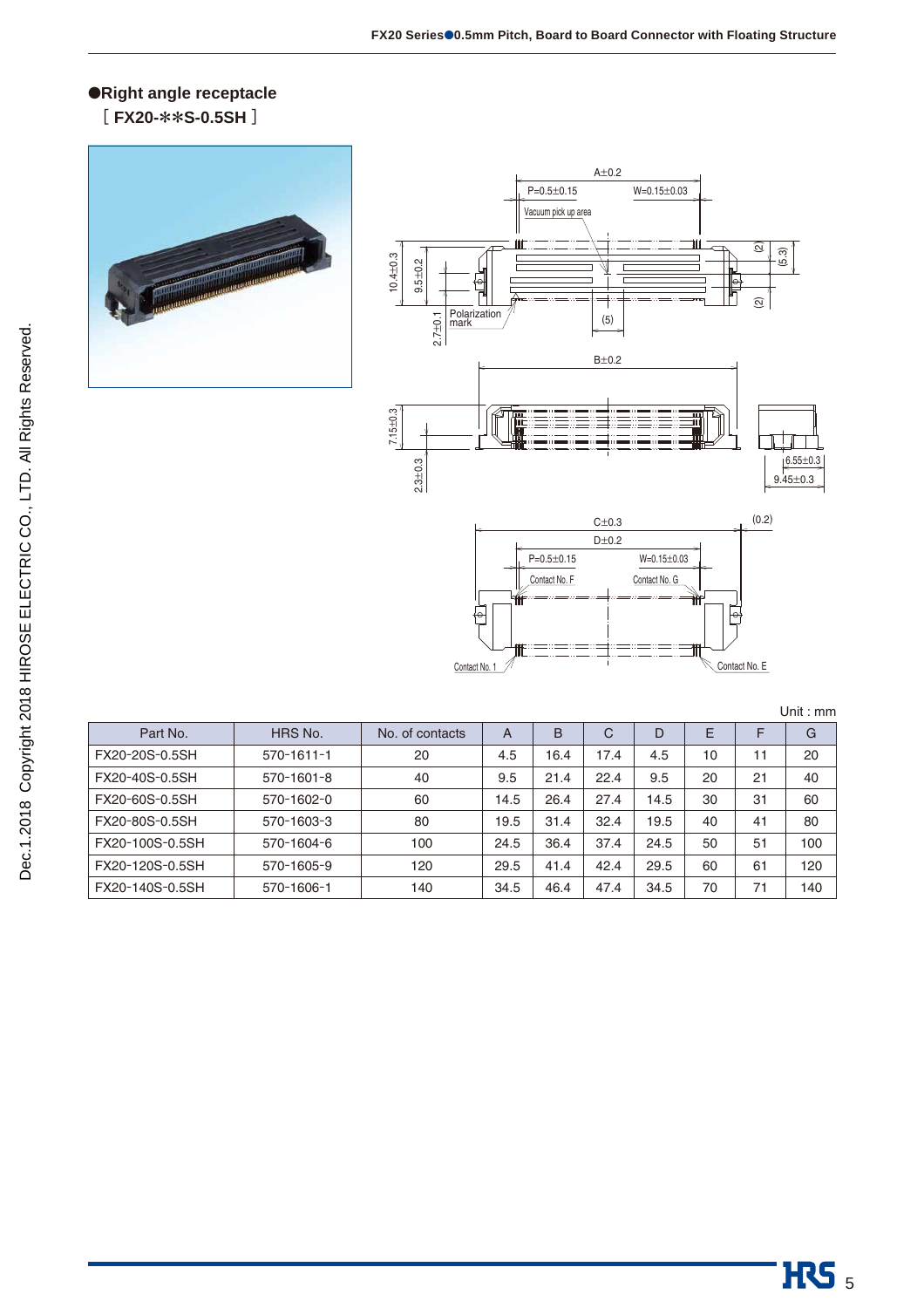# B**Recommended PCB layout**

(PCB thickness: t= 1.6 mm/Stencil thickness: t= 0.15 mm, t= 0.12 mm**)**



|       |      | Unit: mm |
|-------|------|----------|
| $***$ | A    | В        |
| 20    | 4.5  | 13.46    |
| 40    | 9.5  | 18.46    |
| 60    | 14.5 | 23.46    |
| 80    | 19.5 | 28.46    |
| 100   | 24.5 | 33.46    |
| 120   | 29.5 | 38.46    |
| 140   | 34.5 | 43.46    |

### ●**Straight header**



|       |                | Unit: mm |
|-------|----------------|----------|
| $***$ | $\overline{A}$ | B        |
| 20    | 4.5            | 13.46    |
| 40    | 9.5            | 18.46    |
| 60    | 14.5           | 23.46    |
| 80    | 19.5           | 28.46    |
| 100   | 24.5           | 33.46    |
| 120   | 29.5           | 38.46    |
| 140   | 34.5           | 43.46    |

### ●**Right angle receptacle**

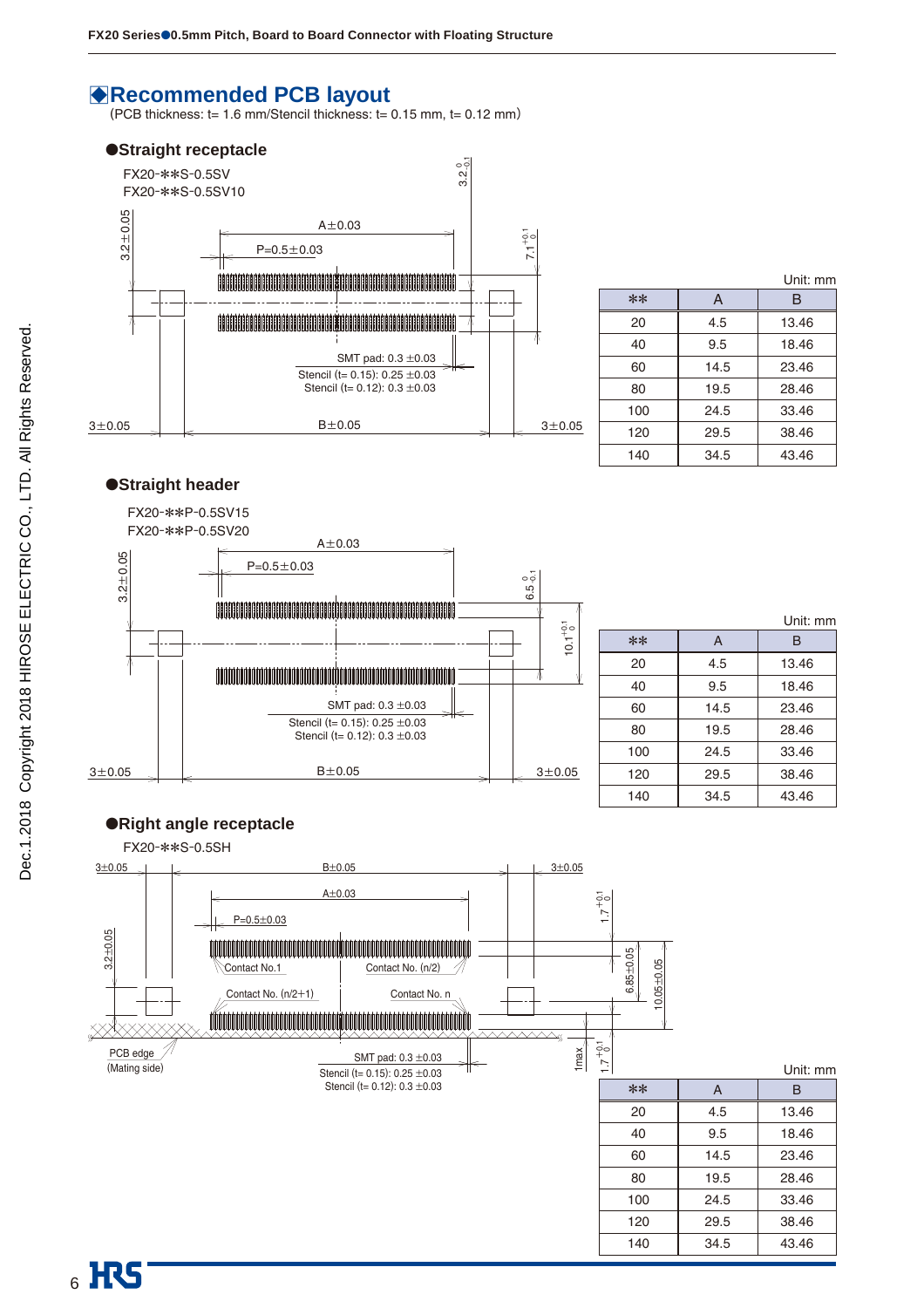# **Tray package drawing**

### ●**Straight receptacle**



| Unit: mm          |          |            |      |     |
|-------------------|----------|------------|------|-----|
| Part No.          | Quantity | A          | в    | C   |
| FX20-20S-0.5SV    | 90       | 42.5       | 30   | 240 |
| FX20-20S-0.5SV10  |          |            |      |     |
| FX20-40S-0.5SV    | 80       | 40         | 35   | 245 |
| FX20-40S-0.5SV10  |          |            |      |     |
| FX20-60S-0.5SV    | 70       | 50         | 37.5 | 225 |
| FX20-60S-0.5SV10  |          |            |      |     |
| FX20-80S-0.5SV    | 60       | 50         | 45   | 225 |
| FX20-80S-0.5SV10  |          |            |      |     |
| FX20-100S-0.5SV   | 60       | 47.5<br>46 | 230  |     |
| FX20-100S-0.5SV10 |          |            |      |     |
| FX20-120S-0.5SV   | 50       | 57.5       | 52.5 | 210 |
| FX20-120S-0.5SV10 |          |            |      |     |
| FX20-140S-0.5SV   | 50       | 51.5       | 55.5 | 222 |
| FX20-140S-0.5SV10 |          |            |      |     |

## ●**Straight header**



|                   |          |      |      | Unit: mm |
|-------------------|----------|------|------|----------|
| Part No.          | Quantity | A    | в    | С        |
| FX20-20P-0.5SV15  | 90       | 42.5 | 30   | 240      |
| FX20-20P-0.5SV20  |          |      |      |          |
| FX20-40P-0.5SV15  | 80       | 40   | 35   | 245      |
| FX20-40P-0.5SV20  |          |      |      |          |
| FX20-60P-0.5SV15  | 70       | 50   | 37.5 | 225      |
| FX20-60P-0.5SV20  |          |      |      |          |
| FX20-80P-0.5SV15  | 60       | 50   | 45   | 225      |
| FX20-80P-0.5SV20  |          |      |      |          |
| FX20-100P-0.5SV15 | 60       | 47.5 | 46   | 230      |
| FX20-100P-0.5SV20 |          |      |      |          |
| FX20-120P-0.5SV15 | 50       | 57.5 | 52.5 | 210      |
| FX20-120P-0.5SV20 |          |      |      |          |
| FX20-140P-0.5SV15 | 50       | 51.5 | 55.5 | 222      |
| FX20-140P-0.5SV20 |          |      |      |          |

### ●**Right angle receptacle**



| Unit: mm        |          |      |      |     |
|-----------------|----------|------|------|-----|
| Part No.        | Quantity | A    | в    | C   |
| FX20-20S-0.5SH  | 90       | 42.5 | 30   | 240 |
| FX20-40S-0.5SH  | 80       | 40   | 35   | 245 |
| FX20- 60S-0.5SH | 70       | 50   | 37.5 | 225 |
| FX20-80S-0.5SH  | 60       | 50   | 45   | 225 |
| FX20-100S-0.5SH | 60       | 47.5 | 46   | 230 |
| FX20-120S-0.5SH | 50       | 57.5 | 52.5 | 210 |
| FX20-140S-0.5SH | 50       | 51.5 | 55.5 | 222 |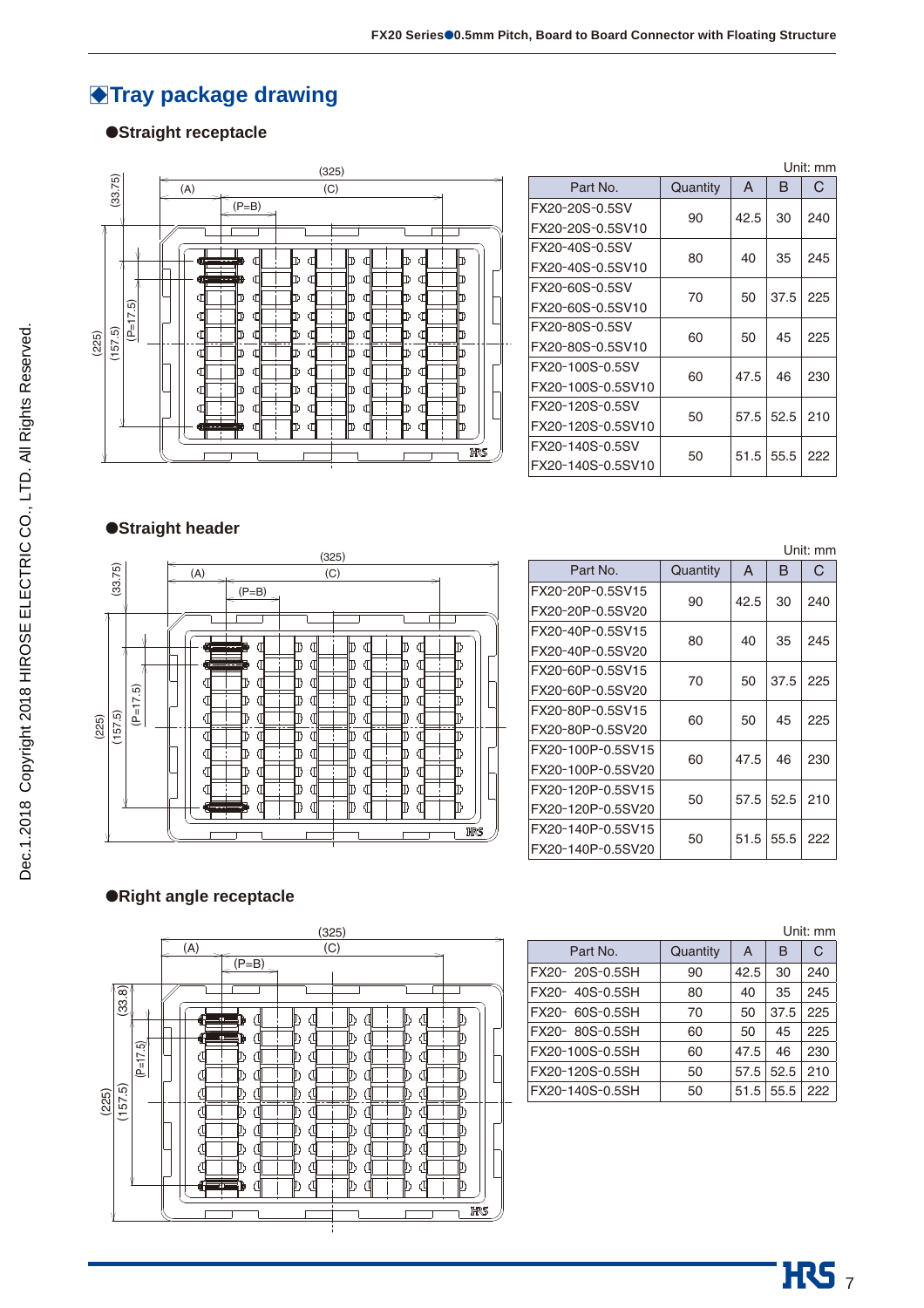# B**Recommended Solder**

●**This temperature profile is based on the setting conditions shown below and is for reference only. For individual applications, the temperature profile may vary in accordance with the conditions. Please confirm the profile before mounting.**



#### **<Applicable Conditions>**

| Test PCB dimensions: $110 \times 50 \times 1.6$ mm |                                          |
|----------------------------------------------------|------------------------------------------|
| Material                                           | : Glass epoxy                            |
| Solder composition                                 | : Sn-3 Ag-0.5 Cu                         |
| Flux content                                       | : 11 $wt\%$                              |
| Stencil thickness                                  | : 0.12mm, 0.15mm                         |
| Reflow count                                       | : 2 times                                |
| Reflow area                                        | : 220 $\degree$ C or more, 60 sec max.   |
| Preheating unit                                    | : 150 to 200 $^{\circ}$ C, 90 to 120 sec |
|                                                    |                                          |

\* The temperature profile may vary due to external conditions such as the type of cream solder, manufacturer, and board size. Please contact the solder manufacturer for their specifications.

# B**Cleaning condition**

#### ●**Organic solvent-based cleaning**

| Solvent type            | Room temperature cleaning | Heated cleaning |
|-------------------------|---------------------------|-----------------|
| IPA (Isopropyl alcohol) |                           |                 |

#### ●**Water based cleaning**

When using water based cleaning agents (including terpene, and alkali saponifiers), pay special attention to how the cleaning agent will react to specific metals and plastics before selecting one of them. Various cleaning agent manufacturers publish reaction tables for their cleaning agents. Do not leave connectors with moisture remaining on them.

#### ●**Caution when washing**

The electrical performance may deteriorate if the flux or cleaning detergent is left on the connector after the cleaning. Check thoroughly to ensure that there is no residue left on any of the surfaces.

## B**Precautions**

#### ●**Tolerance clearance on mating**

The effective contact length of each product is 1.5mm. In the mated condition, the header and receptacle shall have a clearance or gap between them of no more than 1mm.

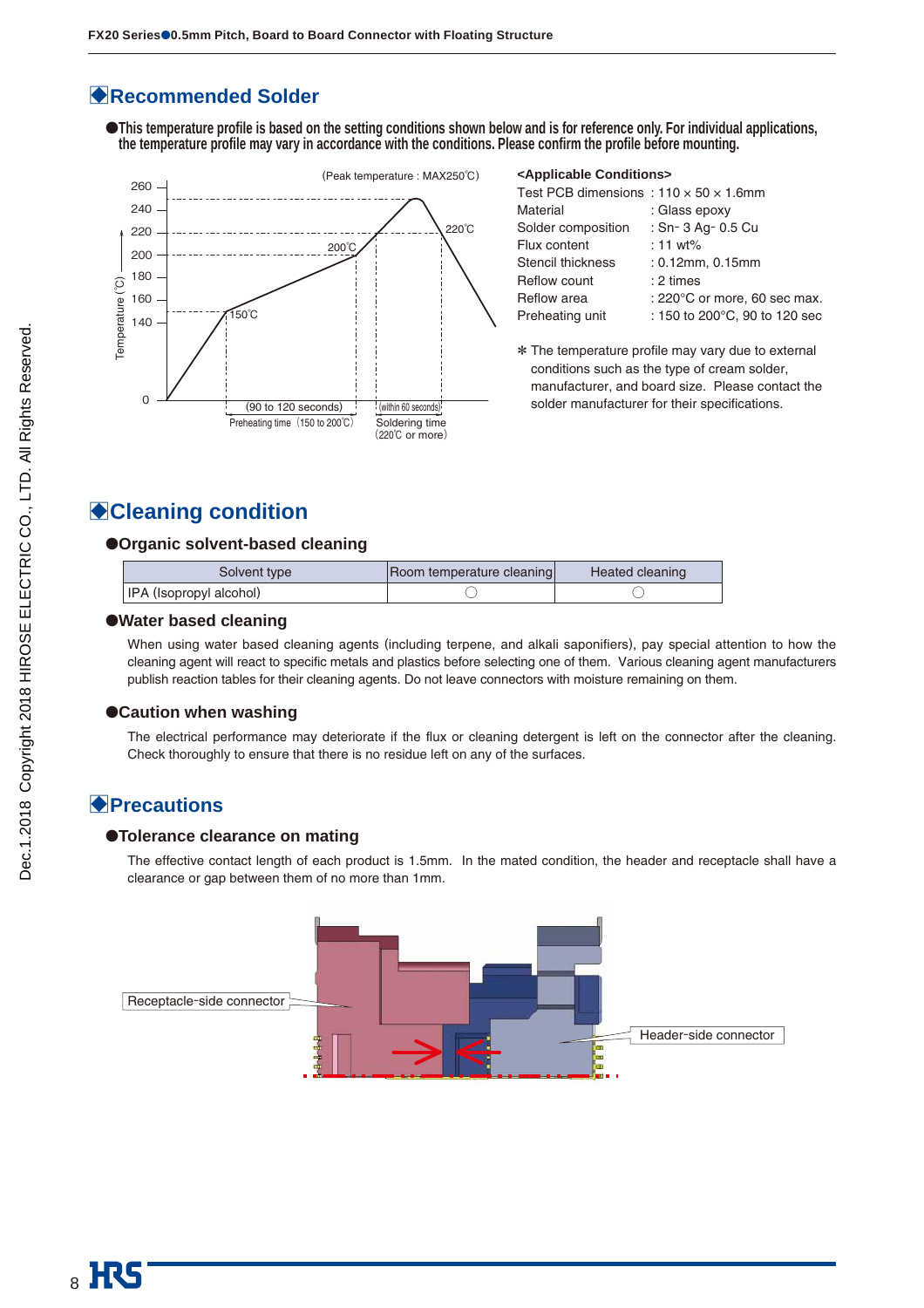●Using excessive force when mating these connectors may result in damage and alter their performance. Although they are designed with a prevention mechanism to resist incorrect insertion, do not forcibly mate them. Before mating the connector, confirm the connector polarity as shown below.



●Provide another form of support to the PCB. This connector was not designed to be the main form of support.





If you have no choice but to mate and un-mate with prying force based on your usage environment, use a point as a pivot shown by  $\triangle$  mark in the figure below when you apply those forces. The point shall be a certain distance away from the connector end and has equal or higher height of the mating height.

(Please refer to the guideline for details including the relationship between the pivot position and the connector position, and usage examples.)



●This connector has a floating structure, but the floating range may vary depending on the height of connector on the header side (which has a floating mechanism).



| Header-side      | Receptacle-side  | Stack height     |                                      | <b>Floating range</b>              |  |
|------------------|------------------|------------------|--------------------------------------|------------------------------------|--|
|                  |                  |                  | X direction (longitudinal direction) | Y direction (transverse direction) |  |
| FX20-**P-0.5SV15 | FX20-**S-0.5SV   | 15mm             | 0.6 <sub>mm</sub>                    | 0.6 <sub>mm</sub>                  |  |
| FX20-**P-0.5SV20 |                  | 20 <sub>mm</sub> | 0.8 <sub>mm</sub>                    | 0.6 <sub>mm</sub>                  |  |
| FX20-**P-0.5SV15 | FX20-**S-0.5SV10 | 25mm             | 0.6 <sub>mm</sub>                    | 0.6 <sub>mm</sub>                  |  |
| FX20-**P-0.5SV20 |                  | 30 <sub>mm</sub> | 0.8 <sub>mm</sub>                    | 0.6 <sub>mm</sub>                  |  |
| FX20-**P-0.5SV15 | FX20-**S-0.5SH   |                  | 0.6 <sub>mm</sub>                    | 0.6 <sub>mm</sub>                  |  |
| FX20-**P-0.5SV20 |                  |                  | 0.8 <sub>mm</sub>                    | 0.6 <sub>mm</sub>                  |  |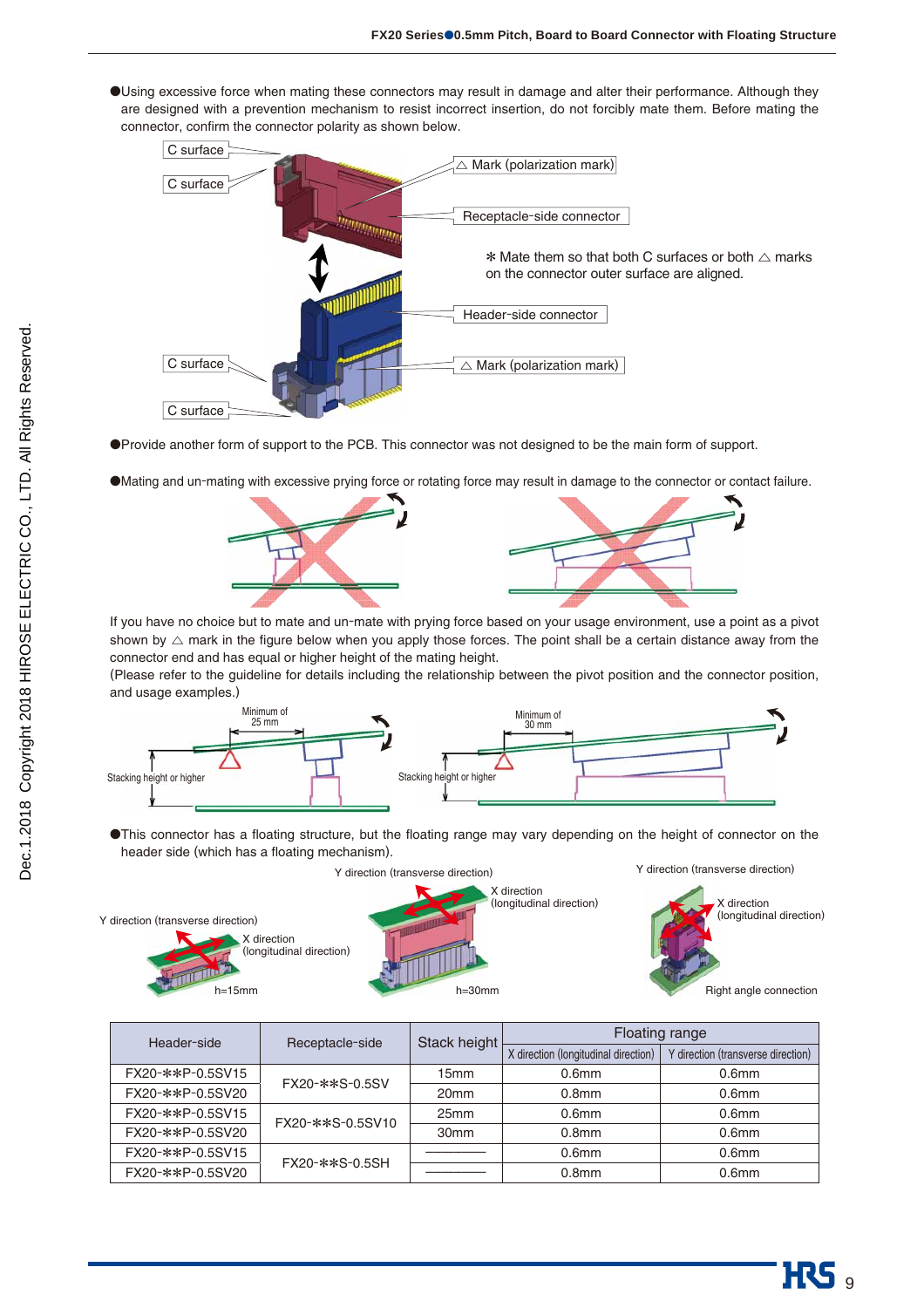●If the right angle type connector is positioned too far back from the recommended connector mounting position, the straight type connector will make contact with the PCB, and these may lead to damaged product or abnormal connections.

The location of right angle type SMT pad should be set to within 1mm from the edge of the PCB, and the mounting position should be set so that the clearance from the head of the connector to the edge of the PCB is 1.3mm or less.



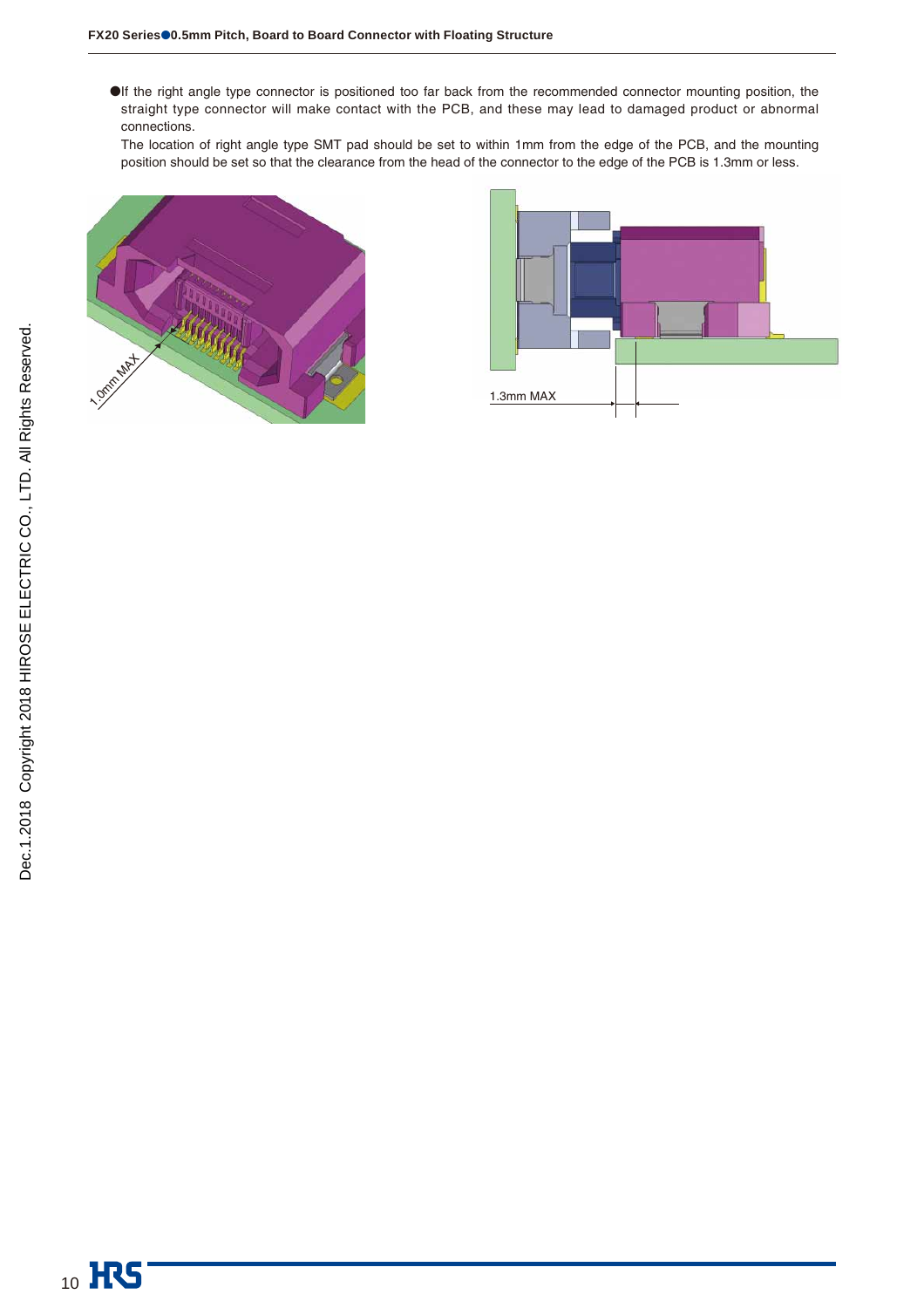| <b>MEMO:</b>                                                                                                                                                                                                                                                                                                                                                                                 |
|----------------------------------------------------------------------------------------------------------------------------------------------------------------------------------------------------------------------------------------------------------------------------------------------------------------------------------------------------------------------------------------------|
|                                                                                                                                                                                                                                                                                                                                                                                              |
|                                                                                                                                                                                                                                                                                                                                                                                              |
|                                                                                                                                                                                                                                                                                                                                                                                              |
|                                                                                                                                                                                                                                                                                                                                                                                              |
|                                                                                                                                                                                                                                                                                                                                                                                              |
|                                                                                                                                                                                                                                                                                                                                                                                              |
|                                                                                                                                                                                                                                                                                                                                                                                              |
|                                                                                                                                                                                                                                                                                                                                                                                              |
|                                                                                                                                                                                                                                                                                                                                                                                              |
|                                                                                                                                                                                                                                                                                                                                                                                              |
|                                                                                                                                                                                                                                                                                                                                                                                              |
|                                                                                                                                                                                                                                                                                                                                                                                              |
|                                                                                                                                                                                                                                                                                                                                                                                              |
|                                                                                                                                                                                                                                                                                                                                                                                              |
|                                                                                                                                                                                                                                                                                                                                                                                              |
|                                                                                                                                                                                                                                                                                                                                                                                              |
|                                                                                                                                                                                                                                                                                                                                                                                              |
|                                                                                                                                                                                                                                                                                                                                                                                              |
|                                                                                                                                                                                                                                                                                                                                                                                              |
|                                                                                                                                                                                                                                                                                                                                                                                              |
|                                                                                                                                                                                                                                                                                                                                                                                              |
| $\frac{1}{2} \frac{1}{2} \frac{1}{2} \frac{1}{2} \frac{1}{2} \frac{1}{2} \frac{1}{2} \frac{1}{2} \frac{1}{2} \frac{1}{2} \frac{1}{2} \frac{1}{2} \frac{1}{2} \frac{1}{2} \frac{1}{2} \frac{1}{2} \frac{1}{2} \frac{1}{2} \frac{1}{2} \frac{1}{2} \frac{1}{2} \frac{1}{2} \frac{1}{2} \frac{1}{2} \frac{1}{2} \frac{1}{2} \frac{1}{2} \frac{1}{2} \frac{1}{2} \frac{1}{2} \frac{1}{2} \frac{$ |
|                                                                                                                                                                                                                                                                                                                                                                                              |
|                                                                                                                                                                                                                                                                                                                                                                                              |
|                                                                                                                                                                                                                                                                                                                                                                                              |
|                                                                                                                                                                                                                                                                                                                                                                                              |
|                                                                                                                                                                                                                                                                                                                                                                                              |
|                                                                                                                                                                                                                                                                                                                                                                                              |
|                                                                                                                                                                                                                                                                                                                                                                                              |
|                                                                                                                                                                                                                                                                                                                                                                                              |
|                                                                                                                                                                                                                                                                                                                                                                                              |
|                                                                                                                                                                                                                                                                                                                                                                                              |
|                                                                                                                                                                                                                                                                                                                                                                                              |
| -------------                                                                                                                                                                                                                                                                                                                                                                                |
|                                                                                                                                                                                                                                                                                                                                                                                              |
|                                                                                                                                                                                                                                                                                                                                                                                              |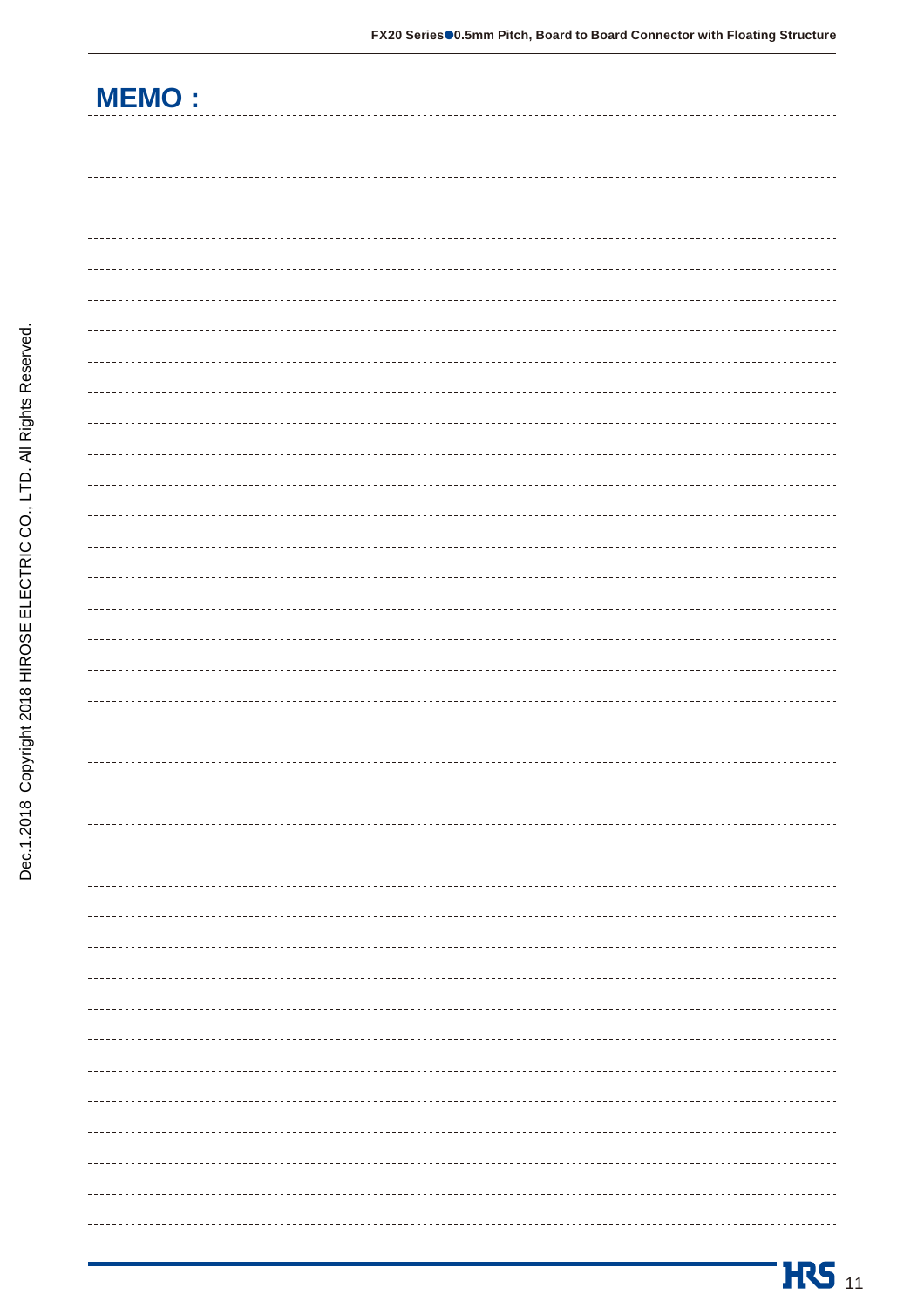#### **USA:**

**HIROSE ELECTRIC (U.S.A.), INC. HEADQUARTERS CHICAGO OFFICE** 2300 Warrenville Road, Suite 150, Downers Grove, IL 60515 Phone : +1-630-282-6700 http://www.hirose.com/us/

#### **USA:**

## **HIROSE ELECTRIC (U.S.A.), INC. BOSTON OFFICE**

300 Brickstone Square Suite 201, Andover, MA 01810 Phone : +1-978-662-5255

#### **GERMANY:**

#### **HIROSE ELECTRIC EUROPE B.V. NUREMBERG OFFICE**

Neumeyerstrasse 22-26, 90411 Nurnberg Phone : +49-911 32 68 89 63 Fax : +49-911 32 68 89 69 http://www.hirose.com/eu/

#### **UNITED KINGDOM: HIROSE ELECTRIC EUROPE BV (UK BRANCH)**

4 Newton Court, Kelvin Drive, Knowlhill, Milton Keynes, MK5 8NH Phone : +44-1908 202050 Fax : +44-1908 202058 http://www.hirose.com/eu/

### **CHINA:**

#### **HIROSE ELECTRIC (CHINA) CO., LTD. SHENZHEN BRANCH**

Room 09-13, 19/F, Office Tower Shun Hing Square, Di Wang Commercial Centre, 5002 Shen Nan Dong Road, Shenzhen City, Guangdong Province, 518008 Phone : +86-755-8207-0851 Fax : +86-755-8207-0873 http://www.hirose.com/cn/

#### **KOREA:**

#### **HIROSE KOREA CO.,LTD.**

143, Gongdan 1-daero, Siheung-si, Gyeonggi-do, 15084, Korea Phone : +82-31-496-7000 Fax : +82-31-496-7100 http://www.hirose.co.kr/

#### **INDIA:**

#### **HIROSE ELECTRIC SINGAPORE PTE. LTD. BANGALORE LIAISON OFFICE**

Unit No-403, 4th Floor, No-84, Barton Centre, Mahatma Gandhi (MG) Road, Bangalore 560 001, Karnataka, India Phone : +91-80-4120 1907 Fax : +91-80-4120 9908 http://www.hirose.com/sg/

### **USA:**

#### **HIROSE ELECTRIC (U.S.A.), INC. SAN JOSE OFFICE**

2841 Junction Ave, Suite 200 San Jose, CA. 95134 Phone : +1-408-253-9640 Fax : +1-408-253-9641 http://www.hirose.com/us/

#### **THE NETHERLANDS: HIROSE ELECTRIC EUROPE B.V.**

Hogehillweg #8 1101 CC Amsterdam Z-O Phone : +31-20-6557460 Fax : +31-20-6557469 http://www.hirose.com/eu/

#### **GERMANY:**

#### **HIROSE ELECTRIC EUROPE B.V. HANOVER OFFICE**

Bayernstr. 3, Haus C 30855 Langenhagen, Germany Phone : +49-511 97 82 61 30 Fax : +49-511 97 82 61 35 http://www.hirose.com/eu/

#### **CHINA:**

#### **HIROSE ELECTRIC (CHINA) CO., LTD. (SHANGHAI, HEADQUARTERS)**

18, Enterprise Center Tower 2, 209# Gong He Road, Jing'an District, Shanghai, CHINA 200070 Phone : +86-21-6391-3355 Fax : +86-21-6391-3335 http://www.hirose.com/cn/

#### **HONG KONG:**

### **HIROSE ELECTRIC HONGKONG TRADING CO., LTD.**

Room 1001, West Wing, Tsim Sha Tsui Centre, 66 Mody Road, Tsim Sha Tsui East, Kowloon, Hong Kong Phone : +852-2803-5338 Fax : +852-2591-6560 http://www.hirose.com/hk/

#### **SINGAPORE:**

#### **HIROSE ELECTRIC SINGAPORE PTE. LTD.**

03, Anson Road, #20-01, Springleaf Tower, Singapore 079909 Phone : +65-6324-6113 Fax : +65-6324-6123 http://www.hirose.com/sg/

#### **MALAYSIA: PENANG REPRESENTATIVE OFFICE**

73-3-1, Ideal@The One, Jalan Mahsuri, Bayan Lepas Penang, 11950, Malaysia Phone : +604-648-5536 http://www.hirose.com/sg/

#### **USA:**

#### **HIROSE ELECTRIC (U.S.A.), INC. DETROIT OFFICE (AUTOMOTIVE)**

17197 N. Laurel Park Drive, Suite 253, Livonia, MI 48152 Phone : +1-734-542-9963 Fax : +1-734-542-9964 http://www.hirose.com/us/

#### **GERMANY:**

#### **HIROSE ELECTRIC EUROPE B.V. GERMAN BRANCH**

Schoenbergstr. 20, 73760 ostfildern Phone : +49-711-456002-1 Fax : +49-711-456002-299 http://www.hirose.com/eu/

#### **FRANCE:**

#### **HIROSE ELECTRIC EUROPE B.V. PARIS OFFICE**

130 Avenue Joseph Kessel, Bat E, 78960 Voisins le Bretonneux, France Phone : +33-1-85764886 Fax : +33-1-85764823 http://www.hirose.com/eu/

#### **CHINA:**

#### **HIROSE ELECTRIC (CHINA) CO.,LTD. BEIJING BRANCH**

A1001, Ocean International Center, Building 56# East 4th Ring Middle Road, ChaoYang District, Beijing, 100025 Phone : +86-10-5165-9332 Fax : +86-10-5908-1381 http://www.hirose.com/cn/

#### **TAIWAN:**

## **HIROSE ELECTRIC TAIWAN CO., LTD.**

103 8F, No.87, Zhengzhou Rd., Taipei Phone : +886-2-2555-7377 Fax : +886-2-2555-7355 http://www.hirose.com/tw/

#### **INDIA:**

#### **HIROSE ELECTRIC SINGAPORE PTE. LTD. DELHI LIAISON OFFICE**

Office NO.552, Regus-Green Boulevard, Level5, Tower C, Sec62, Plot B-9A, Block B, Noida, 201301, Uttar Pradesh, India Phone : +91-12-660-8018 Fax : +91-120-4804949 http://www.hirose.com/sg/

#### **THAILAND:**

#### **BANGKOK OFFICE (REPRESENTATIVE OFFICE)**

Unit 4703, 47th FL., 1 Empire Tower, South Sathorn Road, Yannawa, Sathorn, Bangkok 10120 Thailand Phone : +66-2-686-1255 Fax : +66-2-686-3433 http://www.hirose.com/sg/



# HIROSE ELECTRIC CO.,LTD.

**2-6-3,Nakagawa Chuoh,Tsuzuki-Ku,Yokohama-Shi 224-8540,JAPAN TEL: +81-45-620-3526 Fax: +81-45-591-3726 http://www.hirose.com http://www.hirose-connectors.com**